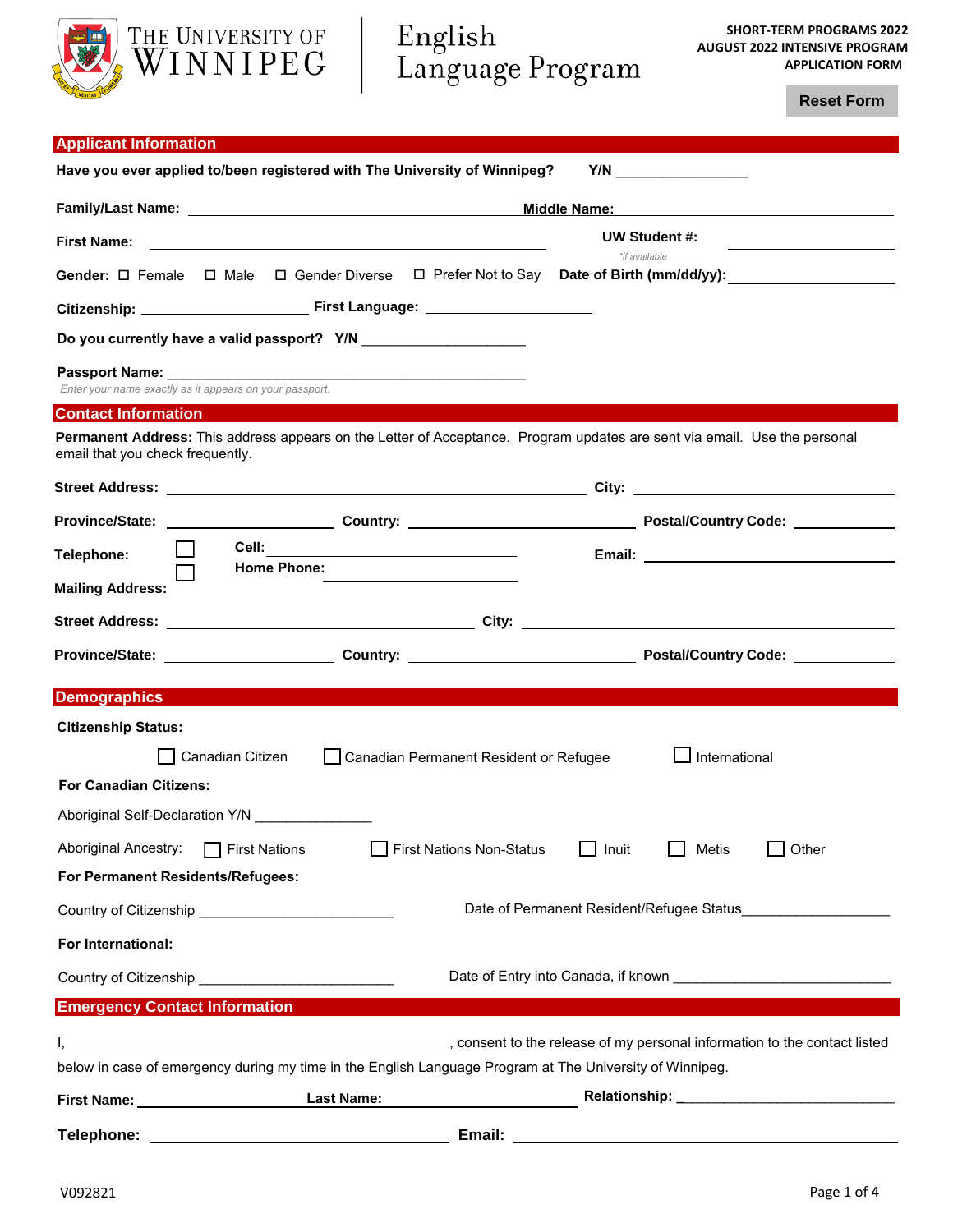| THE UNIVERSITY OF<br>WINNIPEG                                                                                                                                                                                                                                                      | English<br>Language Program          | <b>SHORT-TERM PROGRAMS 2022</b><br><b>AUGUST 2022 INTENSIVE PROGRAM</b><br><b>APPLICATION FORM</b>                                                                                                                             |
|------------------------------------------------------------------------------------------------------------------------------------------------------------------------------------------------------------------------------------------------------------------------------------|--------------------------------------|--------------------------------------------------------------------------------------------------------------------------------------------------------------------------------------------------------------------------------|
| <b>Program Selection</b>                                                                                                                                                                                                                                                           |                                      |                                                                                                                                                                                                                                |
| I wish to apply for the following Short-Term Program:                                                                                                                                                                                                                              |                                      | For more information<br>visit Intensive Website                                                                                                                                                                                |
| Title:<br>August Intensive                                                                                                                                                                                                                                                         | FOR OFFICE USE ONLY:                 |                                                                                                                                                                                                                                |
| Summer 2022<br>Term:                                                                                                                                                                                                                                                               |                                      |                                                                                                                                                                                                                                |
| Dates: August 2 - August 26, 2022                                                                                                                                                                                                                                                  |                                      | Documents: New York Documents: New York Discovery Process Product Discovery Product Discovery Product Discovery Product Discovery Product Discovery Product Discovery Product Discovery Product Discovery Product Discovery Pr |
| <b>English Proficiency</b>                                                                                                                                                                                                                                                         |                                      |                                                                                                                                                                                                                                |
| Have you taken an English proficiency test?                                                                                                                                                                                                                                        | □ YES<br>$\square$ NO                |                                                                                                                                                                                                                                |
| If "YES", submit a copy of the test scores with this program application form and indicate the type of test, e.g. IELTS or TOEFL, and<br>your score:                                                                                                                               |                                      |                                                                                                                                                                                                                                |
|                                                                                                                                                                                                                                                                                    |                                      |                                                                                                                                                                                                                                |
| Test Date (y/m/d):<br>If you can provide proof of one of the following test scores, you may not be required to sit a placement test:                                                                                                                                               |                                      |                                                                                                                                                                                                                                |
| <b>Additional Information</b>                                                                                                                                                                                                                                                      |                                      |                                                                                                                                                                                                                                |
| Where did you first hear about The University of Winnipeg English Language Program?                                                                                                                                                                                                |                                      |                                                                                                                                                                                                                                |
|                                                                                                                                                                                                                                                                                    |                                      |                                                                                                                                                                                                                                |
| What is your highest level of education?                                                                                                                                                                                                                                           |                                      |                                                                                                                                                                                                                                |
| Secondary / High School                                                                                                                                                                                                                                                            | Post Secondary/University or College |                                                                                                                                                                                                                                |
| Institution Country: __________________ Institution City________________________ Institution Name: ___________                                                                                                                                                                     |                                      |                                                                                                                                                                                                                                |
| <b>High School:</b>                                                                                                                                                                                                                                                                |                                      |                                                                                                                                                                                                                                |
| Did you graduate? Y/N ______________Graduation Year, if applicable _________________________________                                                                                                                                                                               |                                      |                                                                                                                                                                                                                                |
| Post-Secondary:                                                                                                                                                                                                                                                                    |                                      |                                                                                                                                                                                                                                |
| Credential Earned?<br><u>Letter and the set</u><br>Degree<br>$\Box$                                                                                                                                                                                                                | $\Box$ Diploma<br>Not applicable     |                                                                                                                                                                                                                                |
|                                                                                                                                                                                                                                                                                    |                                      |                                                                                                                                                                                                                                |
| <b>Educational Agent</b>                                                                                                                                                                                                                                                           |                                      |                                                                                                                                                                                                                                |
| Although you may choose to apply using the services of an educational agent, you are not required to use an agent and can apply<br>directly to the English Language Program. We will guide you through the application process. Visit https://www.uwinnipeg.ca/elp/<br>apply.html. |                                      |                                                                                                                                                                                                                                |
| Do you have an agent?<br>$\Box$ YES                                                                                                                                                                                                                                                | $\Box$ NO                            |                                                                                                                                                                                                                                |
|                                                                                                                                                                                                                                                                                    |                                      |                                                                                                                                                                                                                                |
|                                                                                                                                                                                                                                                                                    |                                      |                                                                                                                                                                                                                                |
|                                                                                                                                                                                                                                                                                    |                                      |                                                                                                                                                                                                                                |
|                                                                                                                                                                                                                                                                                    |                                      |                                                                                                                                                                                                                                |
| Please indicate which information can be shared with your Agent: $\Box$                                                                                                                                                                                                            | Admission   Academic   Financial     | All                                                                                                                                                                                                                            |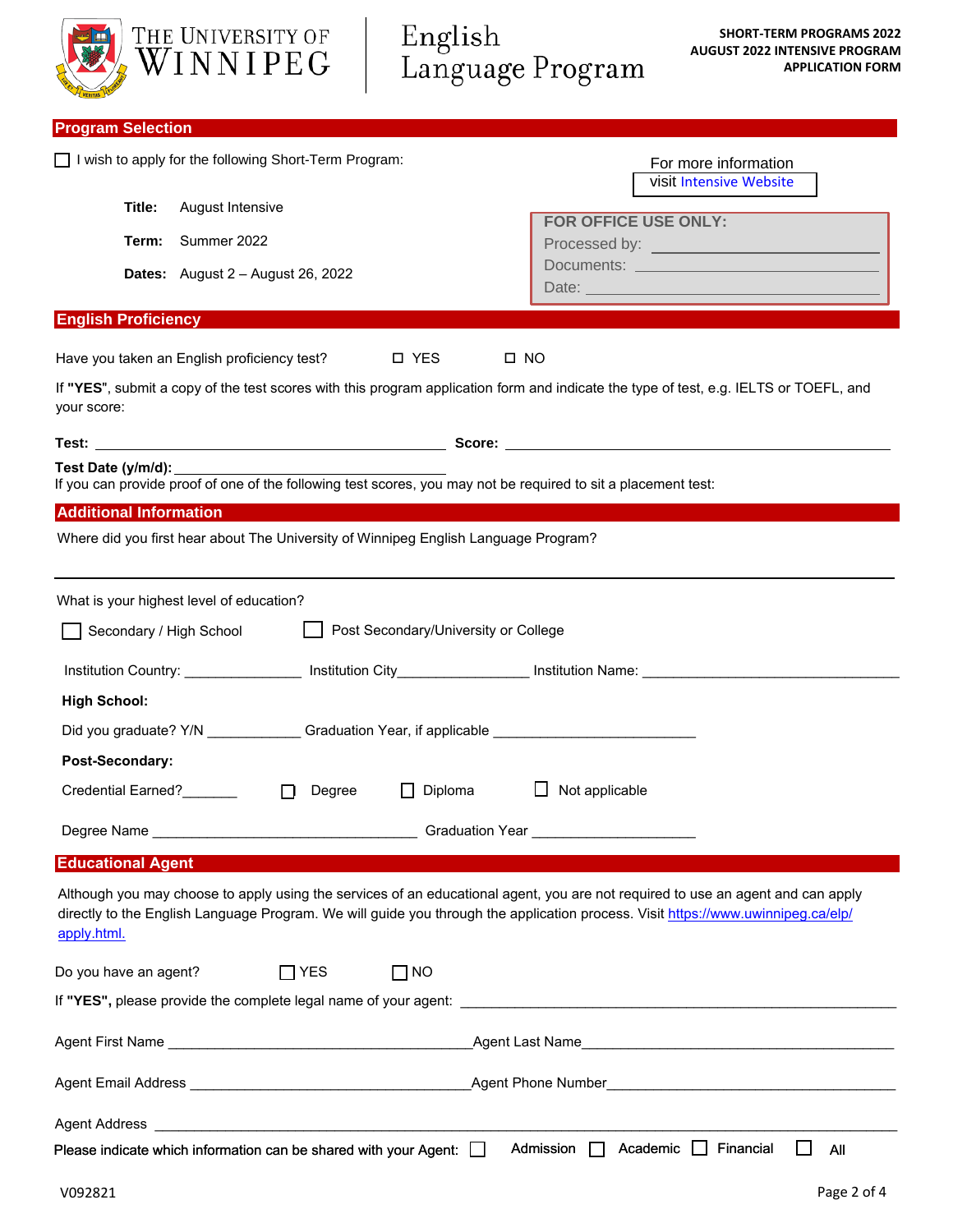

English Language Program

# **Program Costs**

The application fee and tuition deposit are due when you submit this program application form. .

| <b>Program Application Fee</b> | \$120 *required for first time applicants only                                                                                                                                                                                                                                                                                                                                                                                                                                                                                                                                          |  |  |  |  |
|--------------------------------|-----------------------------------------------------------------------------------------------------------------------------------------------------------------------------------------------------------------------------------------------------------------------------------------------------------------------------------------------------------------------------------------------------------------------------------------------------------------------------------------------------------------------------------------------------------------------------------------|--|--|--|--|
| <b>Tuition &amp; Deposit</b>   | \$1,900                                                                                                                                                                                                                                                                                                                                                                                                                                                                                                                                                                                 |  |  |  |  |
|                                | A tuition deposit of \$500 is due with the program application. The final remaining tuition fee payment is due<br>three weeks before the program start date. A \$100 late payment fee will apply after the deadline.                                                                                                                                                                                                                                                                                                                                                                    |  |  |  |  |
| <b>Health Insurance Fee</b>    | \$52.20                                                                                                                                                                                                                                                                                                                                                                                                                                                                                                                                                                                 |  |  |  |  |
|                                | Health coverage is required for all international students and a student insurance plan is provided with Guard.me.<br>You must purchase health insurance through The University of Winnipeg. Health insurance must be paid with all<br>other program fees, three weeks before program start date. If you are in Canada outside of the ELP health<br>insurance coverage dates, you are responsible for your own health insurance coverage purchase. For your<br>convenience, you can go to Guard me website at https://www.guard.me to purchase additional health insurance<br>coverage. |  |  |  |  |

# **Payment Details**

All fees must be paid to The University of Winnipeg in Canadian funds. Enclosed payments with application:

**Application fee \$120** *\*required for first time applicants only*

**Tuition**

**Deposit \$500** *\*required with application*

*or* **In-full \$1,900** \**advance payment optional*

**Health Insurance fee \$52.20** \**advance payment optional*

| <b>FOR OFFICE USE ONLY:</b> |  |  |  |
|-----------------------------|--|--|--|
| Receipt #:                  |  |  |  |
| Receipt #:                  |  |  |  |

Receipt #:

**Please indicate the amount you want to pay: \$**

# **Payment Details Cont'd**

#### **Indicate payment type:**

#### **Credit Card**

Card type: □ VISA □ MasterCard

Card Number:

Expiry date:

Cardholder's name:

**Cheque/Money Order** *\*accepted from Canadian banks only* 

**Debit/Cash** *\*in-person only*

#### **International Payments via Flywire**

- You require a student number to pay via Flywire. Visit <https://www.flywire.com/> to learn more information.
- Submit this application form without the required fees and request a student number.
- Use the student number we provide to make your payment at
- [https://www.flywire.com/pay/uwinnipeg.](https://www.flywire.com/pay/uwinnipeg) Submit a copy of your Flywire transfer receipt to
- the ELP Registration Office.